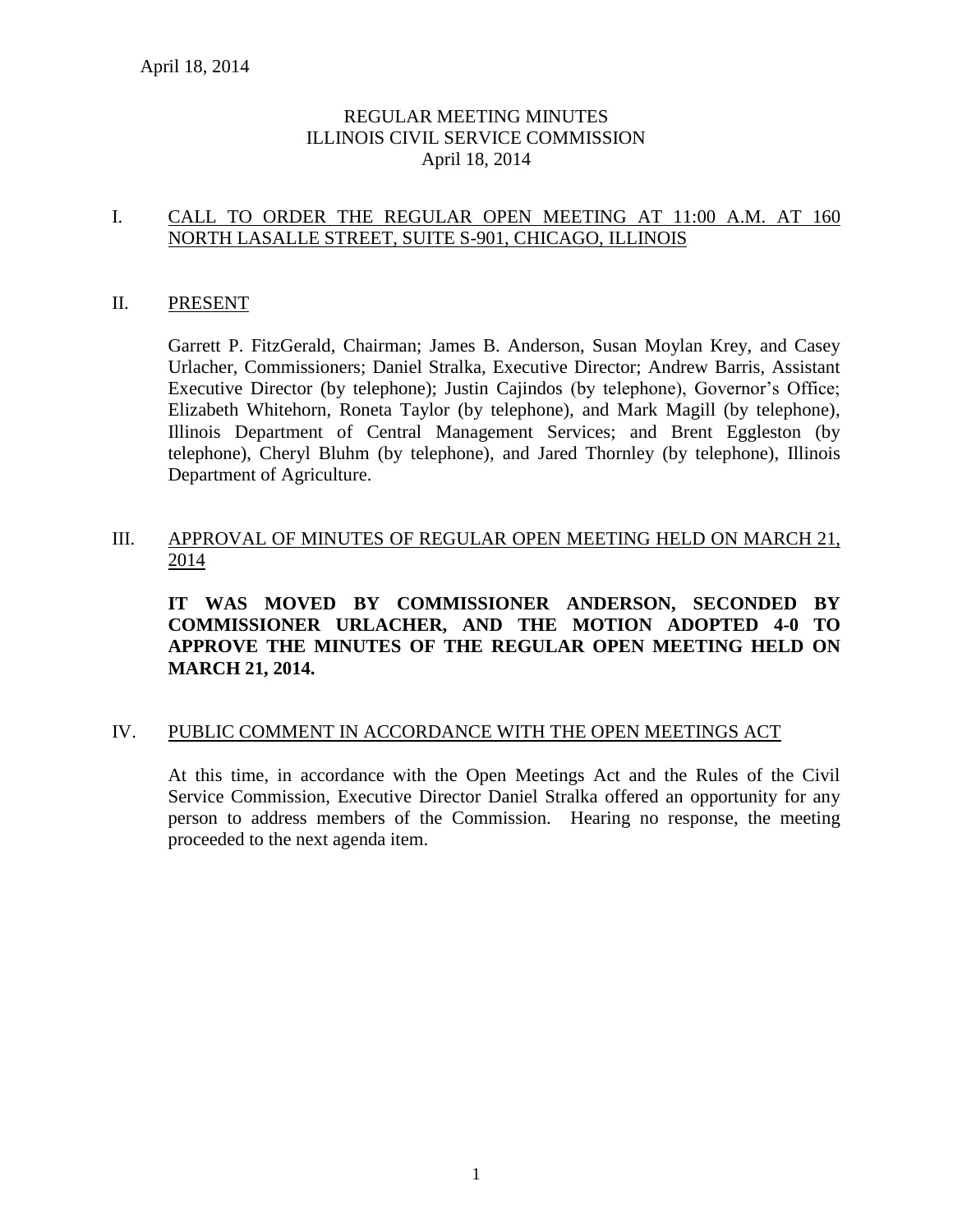#### $V<sub>r</sub>$ EXEMPTIONS UNDER SECTION 4d(3) OF THE PERSONNEL CODE

# A. Report on Exempt Positions from Illinois Dept. of Central Management Services

|        | Total     | Number of Exempt |
|--------|-----------|------------------|
| Agency | Employees | Positions        |
|        |           |                  |
|        |           |                  |
|        |           |                  |
|        |           |                  |
|        |           |                  |
|        |           |                  |
|        |           |                  |
|        |           |                  |
|        |           |                  |
|        |           |                  |
|        |           |                  |
|        |           |                  |
|        |           |                  |
|        |           |                  |
|        |           |                  |
|        |           |                  |
|        |           |                  |
|        |           |                  |
|        |           |                  |
|        |           |                  |
|        |           |                  |
|        |           |                  |
|        |           |                  |
|        |           |                  |
|        |           |                  |
|        |           |                  |
|        |           |                  |
|        |           |                  |
|        |           |                  |
|        |           |                  |
|        |           |                  |
|        |           |                  |
|        |           |                  |
|        |           |                  |
|        |           |                  |
|        |           |                  |
|        |           |                  |
|        |           |                  |
|        |           |                  |
|        |           |                  |
|        |           |                  |
|        |           |                  |
|        |           |                  |
|        |           |                  |
|        |           |                  |
|        |           |                  |
|        |           |                  |
|        |           |                  |
|        |           |                  |
|        |           |                  |
|        |           |                  |
|        |           |                  |
|        |           |                  |
|        |           |                  |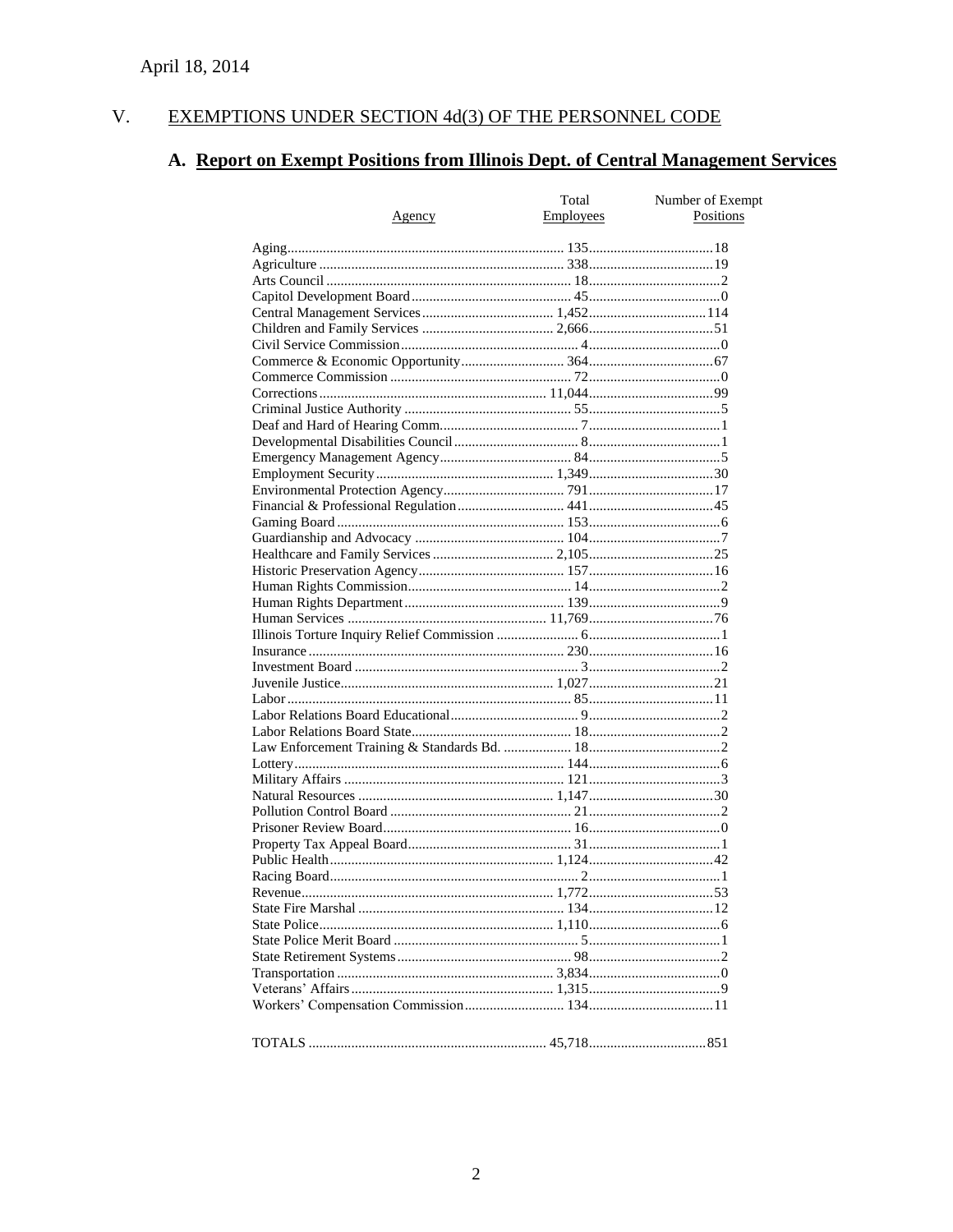#### **B. Governing Rule – Section 1.142 Jurisdiction B Exemptions**

- a) The Civil Service Commission shall exercise its judgment when determining whether a position qualifies for exemption from Jurisdiction B under Section 4d(3) of the Personnel Code. The Commission will consider any or all of the following factors inherent in the position and any other factors deemed relevant to the request for exemption:
	- 1) The amount and scope of principal policy making authority;
	- 2) The amount and scope of principal policy administering authority;
	- 3) The amount of independent authority to represent the agency, board or commission to individuals, legislators, organizations or other agencies relative to programmatic responsibilities;
	- 4) The capability to bind the agency, board or commission to a course of action;
	- 5) The nature of the program for which the position has principal policy responsibility;
	- 6) The placement of the position on the organizational chart of the agency, board or commission;
	- 7) The mission, size and geographical scope of the organizational entity or program within the agency, board or commission to which the position is allocated or detailed.
- b) The Commission may, upon its own action after 30 days notice to the Director of Central Management Services or upon the recommendation of the Director of the Department of Central Management Services, rescind the exemption of any position that no longer meets the requirements for exemption set forth in subsection (a). However, rescission of an exemption shall be approved after the Commission has determined that an adequate level of managerial control exists in exempt status that will insure responsive and accountable administrative control of the programs of the agency, board or commission.
- c) For all positions currently exempt by action of the Commission, the Director of Central Management Services shall inform the Commission promptly in writing of all changes in essential functions, reporting structure, working title, work location, position title, position number or specialized knowledge, skills, abilities, licensure or certification.
- d) Prior to granting an exemption from Jurisdiction B under Section 4d(3) of the Personnel Code, the Commission will notify the incumbent of the position, if any, of its proposed action. The incumbent may appear at the Commission meeting at which action is to be taken and present objections to the exemption request.

(Source: Amended at 34 Ill. Reg. 3485, effective March 3, 2010)

\* \* \*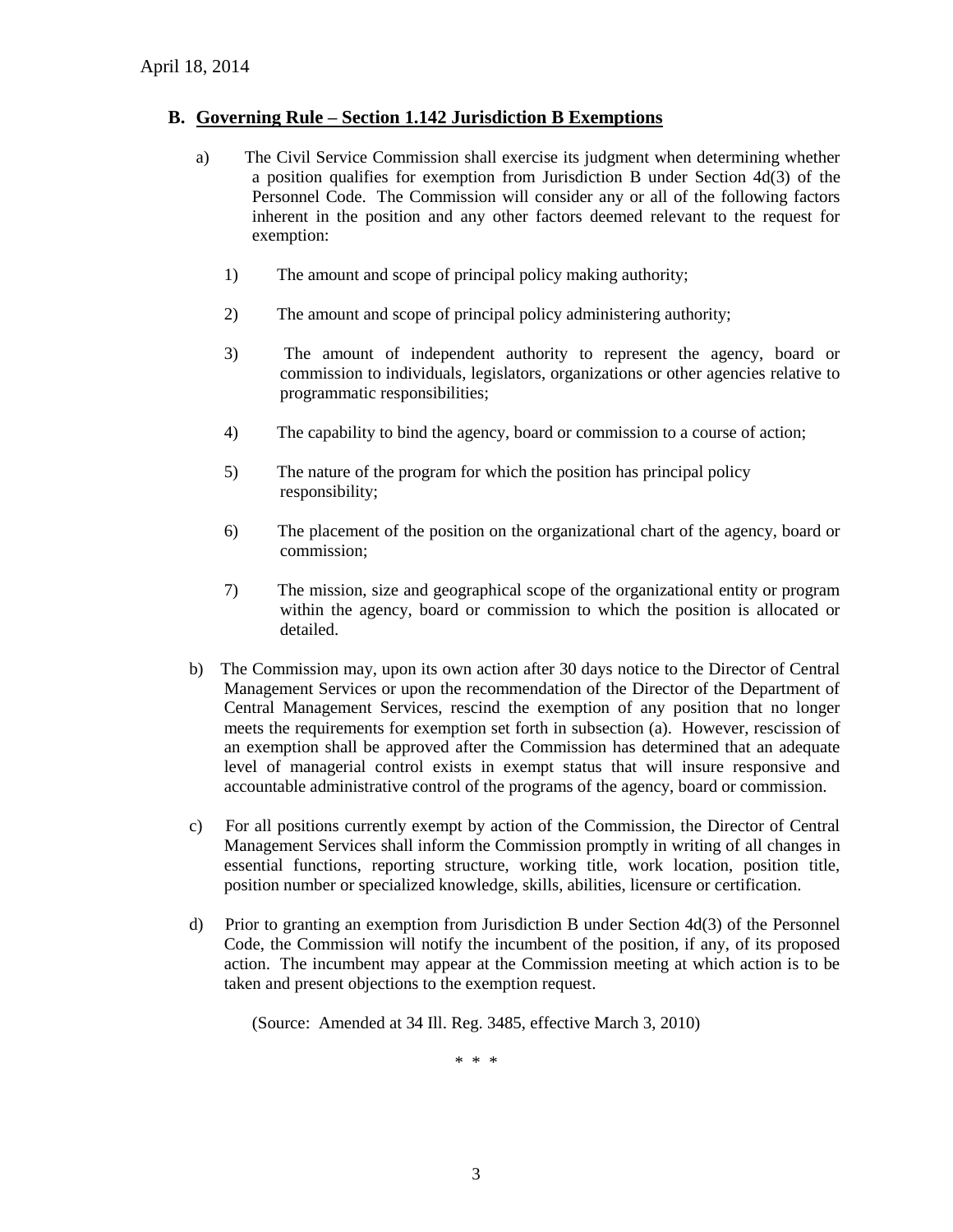# **C. Requests for 4d(3) Exemption**

Executive Director Daniel Stralka reported the following:

 As to Item C, this request is from the Department of Agriculture and was continued for the third time last month when the Commission was unable to obtain to reach a consensus. It is for an Assistant State Fair Manager, a position that reports to the State Fair Manager who reports to the Assistant Director who reports to the Director. The substance has been presented at previous Commission meetings.

Executive Director Stralka stated that there have been no further communications between the Staff and the agency since the March meeting other than a reminder email that it would be on this agenda.

Chairman FitzGerald inquired if this was going to be a permanent or seasonal position. Executive Director Stralka indicated it was a permanent position.

Jared Thornley, Illinois Department of Agriculture, then asked to speak to the request again. He pointed out how this is a unique position related to the presentation of the State Fair, a large and important event. The agency needs someone with independent authority to make decisions with regard to the entertainment portion. The State Fair is primarily an agricultural event, and the State Fair Manager has significant other responsibilities in that area to attend to. Jared Thornley went through a number of these that require the State Fair Manager's attention. In addition, the State Fair Manager has expanded responsibilities securing business partners for the State Fair which assists in keeping costs down. He noted how people travel from across the State to attend and participate in Fair activities.

Chairman FitzGerald asked about this year's State Fair dates. Jared Thornley indicated August 7 through 17. Chairman FitzGerald then inquired about the effect on planning for this year's State Fair if this matter was continued for another month. Jared Thornley responded that this position was critical to the State Fair activities as it would free up other agency staff from having to address entertainment matters. The agency had concerns that planning for other activities would suffer without this position. Jared Thornley reiterated how the agency is seeking to increase attendance, a goal it has concentrated on in recent years.

Commissioner Krey asked if the agency has hired into this position. Jared Thornley indicated it had not, though it was looking at candidates. The agency was waiting for the Civil Service Commission process to be completed. Chairman Urlacher asked how the agency was able to get by in the past without this exempt position. Jared Thornley replied that the State Fair has changed in recent years. It now has to compete with different entertainment options than it had to 10 to 20 years ago.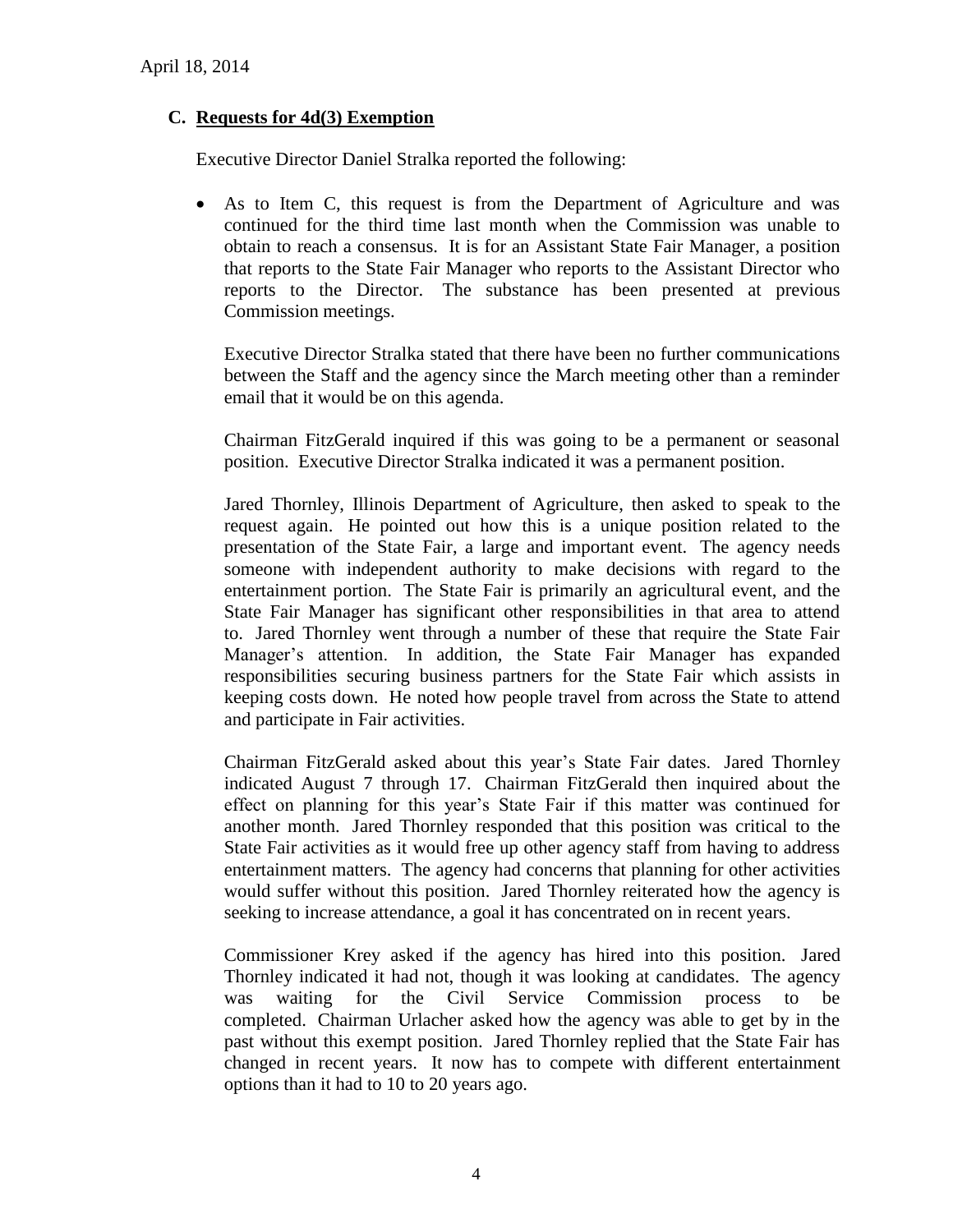- As to Item D, this request is from the Department of Healthcare and Family Services and is for a Deputy Director for New Initiatives, a position that reports to the Director. Staff had a concern because the position description did not appear to match up with the actual responsibilities. This general issue was brought up in the 2010 management audit of exempt positions. The agency agreed and asked for a continuance to clarify the position description. Staff had no objection to this request.
- As to Item E, the Department of Juvenile Justice indicated it wished to withdraw this request.

# **IT WAS MOVED BY COMMISSIONER ANDERSON, SECONDED BY COMMISSIONER KREY, AND THE MOTION ADOPTED 4-0, TO GRANT THE REQUEST FOR 4D(3) EXEMPTION FOR THE FOLLOWING POSITION:**

**C: Assistant Illinois State Fair Manager, Agriculture**

**IT WAS MOVED BY COMMISSIONER KREY, SECONDED BY COMMISSIONER URLACHER, AND THE MOTION ADOPTED 4-0 TO CONTINUE TO MAY 16, 2014 THE REQUEST FOR 4D(3) EXEMPTION FOR THE FOLLOWING POSITION:**

**D: Deputy Director for New Initiatives, Healthcare & Family Services**

**IT WAS MOVED BY COMMISSIONER KREY, SECONDED BY COMMISSIONER URLACHER, AND THE MOTION ADOPTED 4-0 TO ACCEPT THE WITHDRAWAL OF THE REQUEST FOR 4D(3) EXEMPTION FOR THE FOLLOWING POSITION:**

**E: Deputy Director of Quality Assurance & Monitoring Programs /Senior Policy Advisor, Juvenile Justice**

#### **The following 4d(3) exemption request was granted on April 18, 2014:**

#### **C. Illinois Department of Agriculture**

| <b>Position Number</b>  | 40070-11-12-000-00-02                                    |
|-------------------------|----------------------------------------------------------|
| Position Title          | Senior Public Service Administrator                      |
| Bureau/Division         | Illinois State Fair                                      |
| <b>Functional Title</b> | <b>Assistant Illinois State Fair Manager</b>             |
| Incumbent               | Vacant                                                   |
| Supervisor              | Illinois State Fair Manager who reports to the Assistant |
|                         | Director, who in turn reports to the Director            |
| Location                | <b>Sangamon County</b>                                   |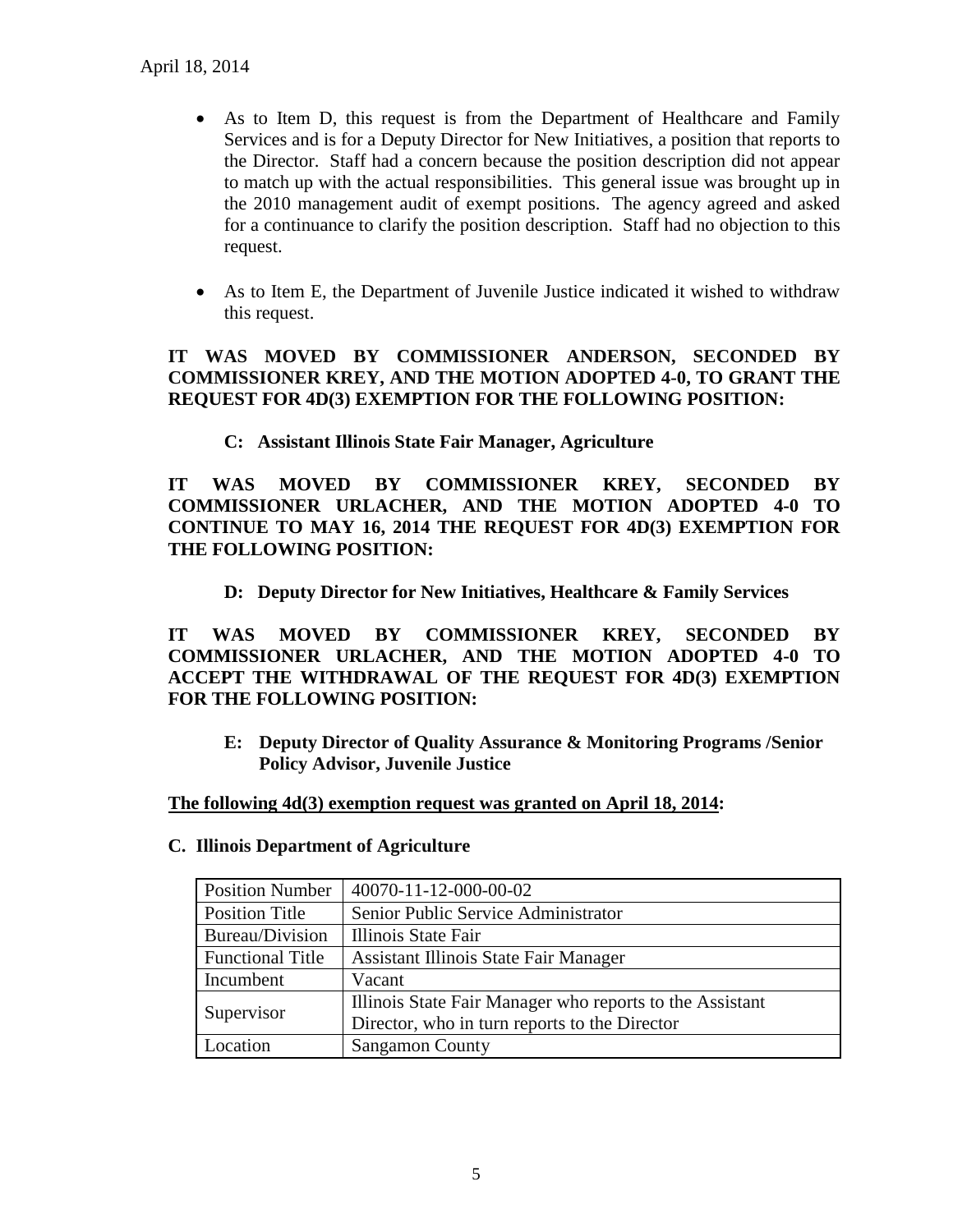# **The following 4d(3) exemption request was continued to the May 16, 2014 meeting on April 18, 2014:**

| <b>Position Number</b>  | 40070-33-00-900-00-21               |
|-------------------------|-------------------------------------|
| <b>Position Title</b>   | Senior Public Service Administrator |
| Bureau/Division         | Office of the Director              |
| <b>Functional Title</b> | Deputy Director for New Initiatives |
| Incumbent               | Vacant                              |
| Supervisor              | Director                            |
| Location                | <b>Cook County</b>                  |

### **D. Illinois Department of Healthcare and Family Services**

# **The following 4d(3) exemption request was withdrawn on April 18, 2014:**

#### **E. Illinois Department of Juvenile Justice**

| <b>Position Number</b>  | 40070-27-00-000-10-01                                        |
|-------------------------|--------------------------------------------------------------|
| <b>Position Title</b>   | Senior Public Service Administrator                          |
| Bureau/Division         | Director's Office                                            |
| <b>Functional Title</b> | Deputy Director of Quality Assurance & Monitoring Programs / |
|                         | Senior Policy Advisor                                        |
| Incumbent               | Vacant                                                       |
| Supervisor              | Director                                                     |
| Location                | <b>Cook County</b>                                           |

#### VI. EXEMPTION REQUEST ANALYSIS PRESENTATIONS TO COMMISSIONERS

Illinois Department of Central Management Services (CMS) presentation**:** Elizabeth Whitehorn, Deputy Director of Personnel for Central Management Services, appeared on behalf of the agency to explain the CMS process with regard to Section 4d(3) requests for exemption.

Agencies submit requests for exemption to CMS. Bureau of Personnel staff then examine each request for the following:

- 1. The position description form (104) is reviewed to ensure that the position is properly allocated. The job title should be the same for all positions with similar responsibilities.
- 2. The size and scope of the program is then considered. Is it a program created by legislation?
- 3. The staff considers whether there is a need for the position.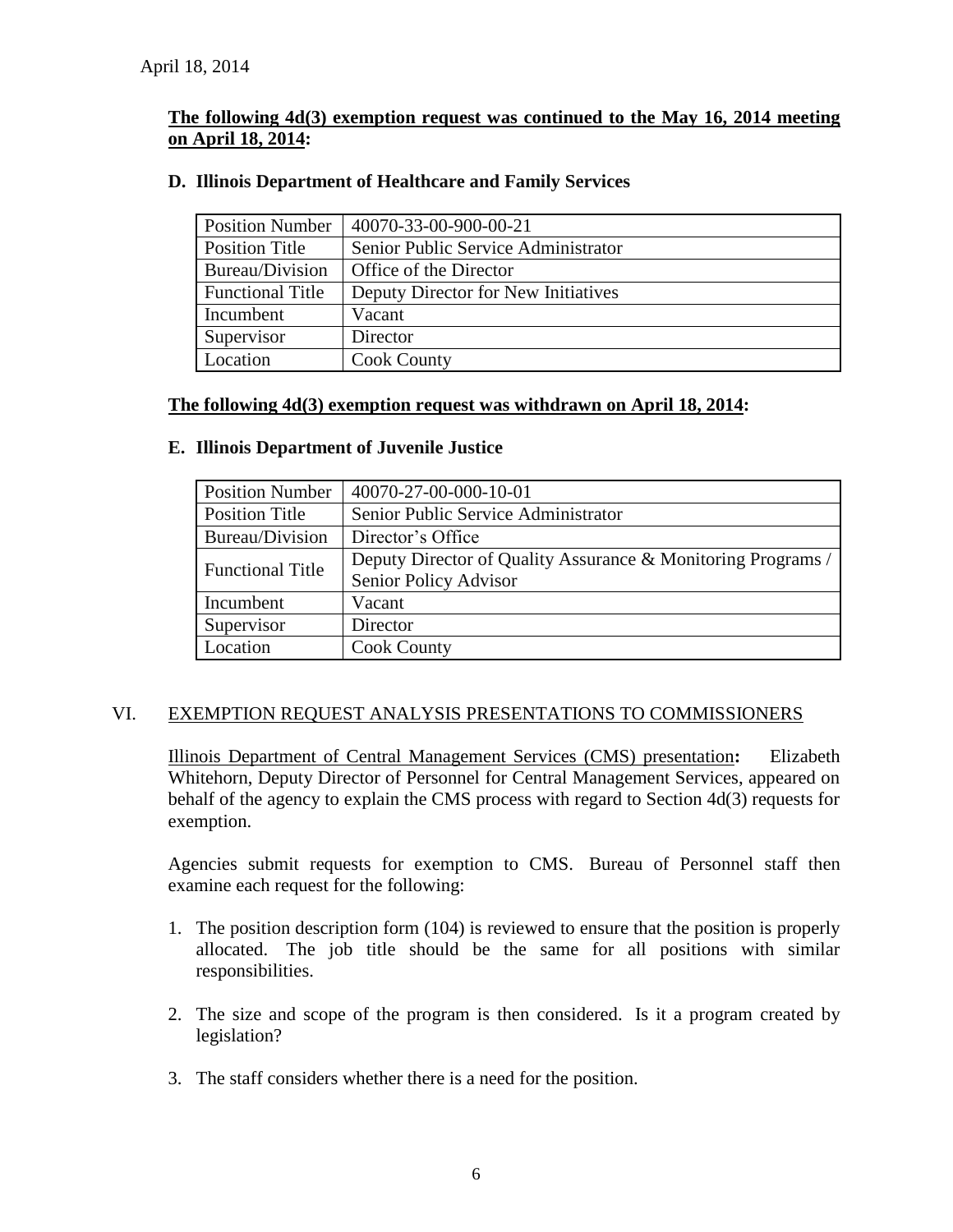- 4. The staff reviews the 104 to analyze what it sets forth about the authority of the position, the heart of the matter.
	- How much independent authority does the position have?
	- Can it bind the agency to a course of action?
- 5. The position's placement in the organizational structure of the agency is examined.
- 6. Other exempt positions are reviewed to determine if there are any overlapping responsibilities.

Once CMS concludes its analysis, there is usually some "back-and-forth" between the Bureau of Personnel and the agency before a final determination is made. Elizabeth Whitehorn noted how CMS does reject requests before they get to the Civil Service Commission.

Commissioner Krey asked if she could provide a percentage of requests that CMS rejects before they get to the Civil Service Commission. Elizabeth Whitehorn indicated that she did not have that information before her. Commissioner Krey then asked if CMS assists the agencies with the wording that goes into the 104s. Elizabeth Whitehorn responded affirmatively. Bureau of Personnel staff often ask for more details regarding a position's functions to ensure it is properly allocated. A conversation with the agency usually ensues in which this information is obtained, though CMS does not draft the 104s for the agencies.

Chairman FitzGerald inquired whether the collective bargaining status of a requested position is checked by CMS. Elizabeth Whitehorn responded that until recently, no exempt positions were in a union. However some were included and those were oddities. The Bureau of Personnel analysis is focused on the requirements of the Personnel Code. The recent management bill included by definition that no Section 4d(3) exempt position can be in a union so this should not be an issue going forward.

Commissioner Anderson asked which specific factors the Bureau of Personnel believes are important in its analysis and which are not. Does it consider whether the position is full-time or part-time, or whether a candidate has been identified? Elizabeth Whitehorn replied by noting that their analysis focuses on positions, not people. She noted that the extended vacancy of an exempt position may have more to do with budgetary issues or obtaining the necessary approvals to fill a vacancy than a position's qualifications for exemption. Additionally, the Civil Service Commission should not be considering whether the position is full-time or part-time because that falls under conditions of employment. The Civil Service Commission should also focus on the duties of the position and not basing its decision on whether someone is in the position or not.

Civil Service Commission Presentation**:** Executive Director Daniel Stralka then explained the process Commission Staff utilizes in reviewing exemption requests. He started by reciting the main provision of Section 4d(3). "The Civil Service Commission, upon written recommendation of the Director of Central Management Services (CMS),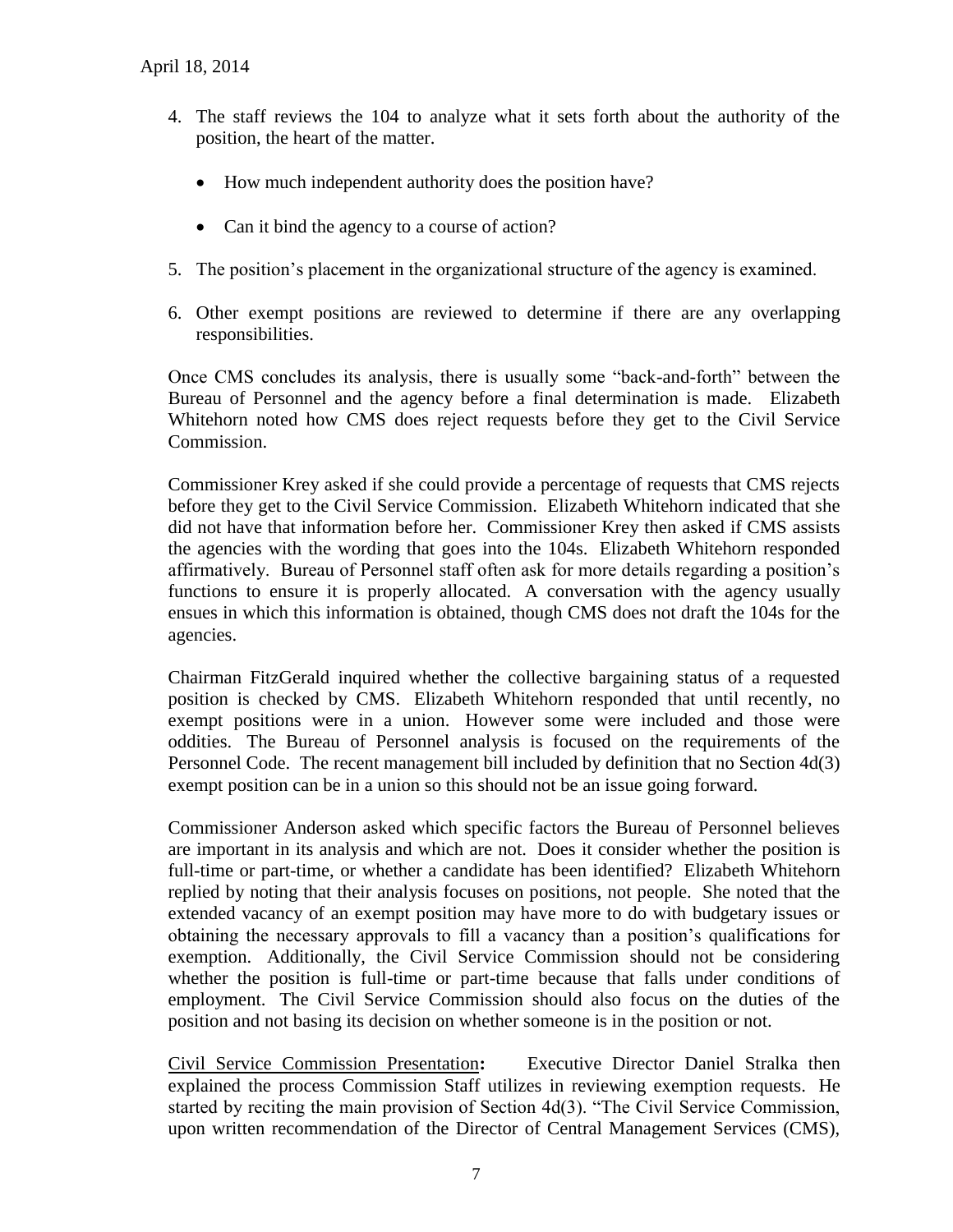shall exempt from Jurisdiction B other positions which, in the judgment of the Commission, involve either principal administrative responsibility for the determination of policy or principal administrative responsibility for the way in which policies are carried out." Executive Director Stralka then broke this down into its individual components and provided further analysis.

- "Written recommendation of the Director of CMS" The recommendation can be for or against, but must be transmitted to the CSC in writing.
- "Shall exempt" This is mandatory language. If the Commissioners find that a requested position meets these responsibilities, it must grant the exemption request.
- $\bullet$  "Jurisdiction B" the merit and fitness requirements of the Personnel Code. This includes testing, Veterans' preference, and right to a hearing before substantial discipline may be imposed.
- "In the judgment of the Commission" this indicates that the Commissioners are to form a conclusion based on the evidence and argument presented to them. Importantly, there is also an implication that reasonable persons may come to differing conclusions when exercising this judgment.
- $\bullet$  "Principal administrative responsibility" Principal is the key word here. Traditional dictionary definitions include "first or highest in rank, importance or value" and "most important." Synonyms include "prime," "paramount," "leading," and "main."
	- This is what differentiates Section 4d(3) from *Rutan* exempt. *Rutan* addresses policy-makers. Section 4d(3) adds a "principal" requirement. This is a legislatively created requirement which is more stringent than *Rutan*. That is why there are more *Rutan*-exempt positions than Section 4d(3) exempt positions.
	- The judicial *Rutan* standard references those with the opportunity for meaningful input into policy-making decisions. Commissioners may read in position descriptions and hear from agency presentations how positions have meaningful input or significant input into policy matters, but technically that is not part of our statutory criteria. However, it is clear over the decades that the Commission has considered that when making determinations.
- There are two substantive requirements, though the language of Section 4d(3) sets forth that it may be one or the other:
	- $\triangleright$  "For the determination of policy" This has been considered to be policy formulation.
	- $\triangleright$  "For the way in which policies are carried out" This has been considered to be policy implementation.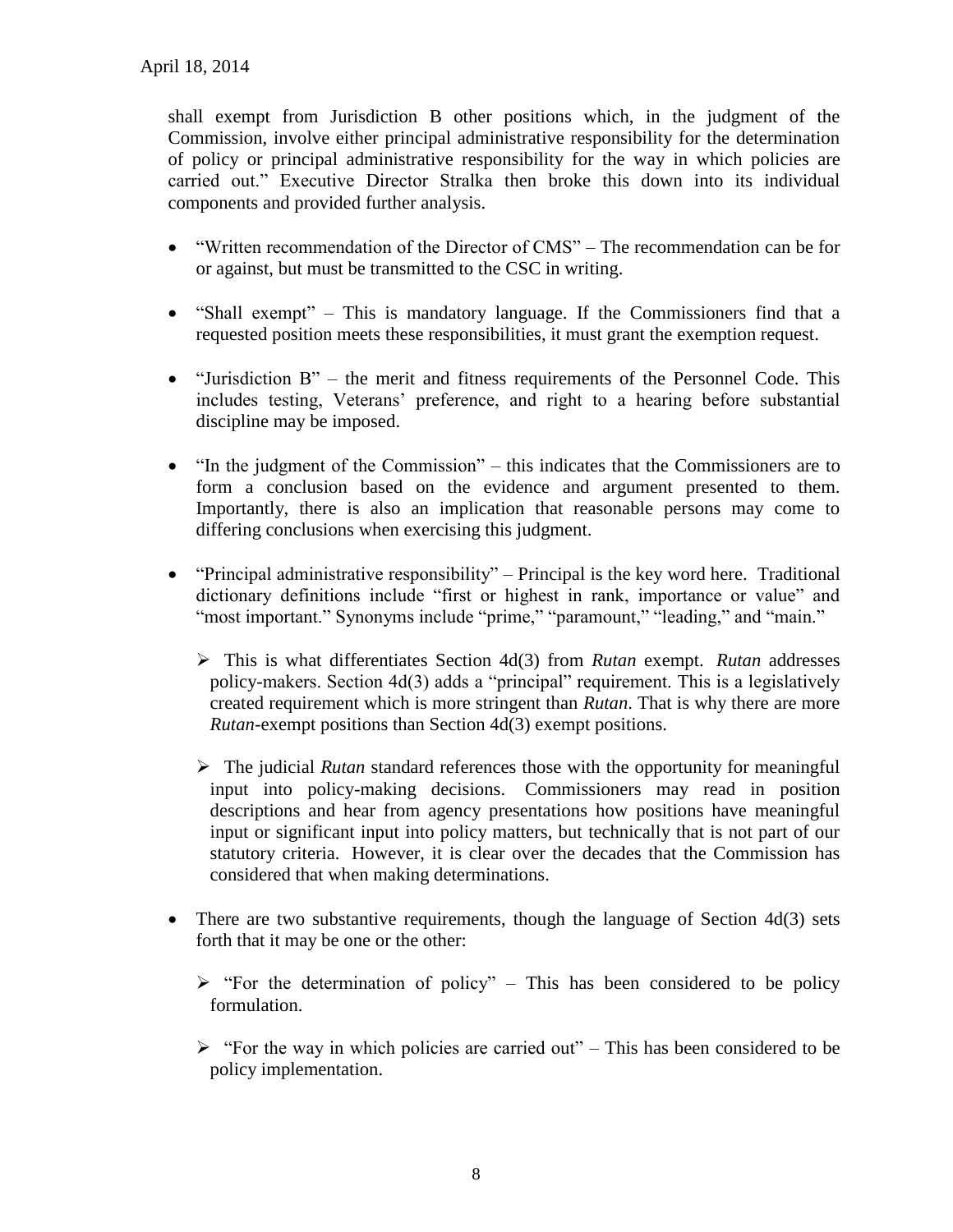Executive Director Stralka then addressed Civil Service Commission Rule 1.142 which addresses exemption criteria. It sets forth that the Commission will consider the following factors and any other factors deemed relevant to the request. The idea was to grant the Commission a great deal of latitude since historically these requests are highly unique.

The listed factors include the amount and scope of principal policy authority as well as the following:

- The amount of independent authority to represent the agency. Are the position's decisions subject to reversal and by whom?
- The capacity to bind the agency to a course of action. Can the position make commitments on behalf of the agency.
- The nature of the program the position is responsible for. How mission critical is its underlying program.
- The organizational chart placement of the position. How many organizational layers exist between it and the Director.
- The mission, size and geographical scope of the agency. The Department of Human Services with its 12,000 employees will be treated differently than the Property Tax Appeal Board and its 20 employees.

It is noteworthy that the Civil Service Commission's own Rules are not binding on the Commissioners. Rules cannot limit or extend a statute so the Commissioners are free to disregard the Rules so long as the requested position meets the statutory standard. The Rules are to be considered guidelines.

He also noted that the Rules were changed in 2010 to better reflect Commission determinations over the first 50 years of this section of the Personnel Code. Prior to that, the Commission's Rules were more demanding, requiring that the position report to the Director or an Assistant Director or certain Deputy Director without exception and have programmatic responsibilities with statutory or executive order based origins. These concepts remain, but have lost their prior rigidity.

Executive Director Stralka then addressed the processing of individual requests. Commission staff will typically receive a packet of materials from CMS containing the following:

- a. CMS cover Letter This is where the written recommendation of the Director of CMS can be found. It is a condition precedent to the Commission being able to make a determination.
- b. Agency cover letter This should contain a brief recitation in plain English of what the position does and why the agency believes the position qualifies for exemption.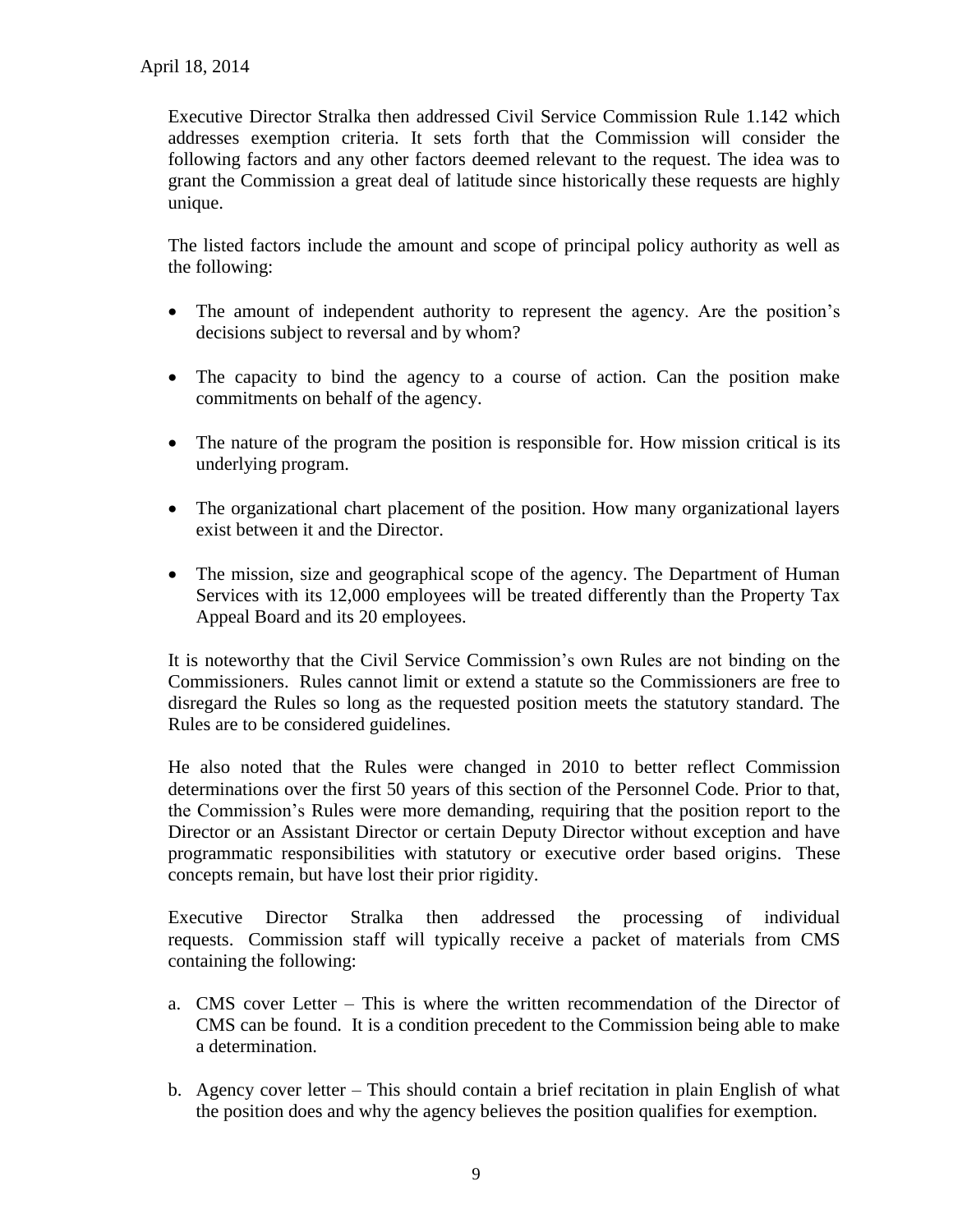- c. A copy of most recent Position Description form  $(104)$  This is the most important document. It is the controlling document over any contrary representations made in emails, letters or other supporting documentation.
- d. A Copy of Organizational Chart This shows the organizational standing of the position in relation to the Agency Director.

All these materials are provided to the Commissioners prior to the meeting.

The Commission staff will typically do the following after reviewing these materials.

- i. Check Box 1 of the 104 for the position title. The title given to a position provides some insight when weighing if it is a principal policy position. For example, if the word "Assistant" is present, that is cause for additional scrutiny.
- ii. Review Box 16 of the 104 (Essential Functions) for the following:
	- What is the agency program that the position is responsible for? How crucial is it to the agency's mission? Is it an operational program, i.e. directly related to the agency's mission or a support program like fiscal?
	- Where does the program originate? Legislation? Executive Order? Director's whim? Legislative programs are given the most weight. Often the source document is checked to see if there are any limiting factors and that the requested position's responsibilities are in line with it.
	- Check the action verbs to determine what this position does. This relates to the principal requirement. Words or phrases such as "makes decisions" or "manage" or "determines" indicate that the position has significant responsibility. Words or phrases such as "assists" or "researches" or "recommends" are cause for additional scrutiny.
	- Look at the percentage of time in the first column of Box 16 devoted to each function. Typically, functions after the first 50% are not highly scrutinized. In addition, many of these positions have a boilerplate supervisory responsibilities function. If that is one of the first two or three functions and takes up 25% of the position's time, then it indicates that the position may be closer to a line supervisor than a principal policy position.
- iii. Check Box 15 of the 104 to make sure the position is not in a bargaining unit, though this is less of an issue with the passage of P.A. 97-1172.
- iv. Review organizational chart to determine how removed the position is from the Director. Ideally, principal policy positions report to the Director. The more superiors there are between the requested position and Director tends to indicate the position lacks the necessary "principal" requirement.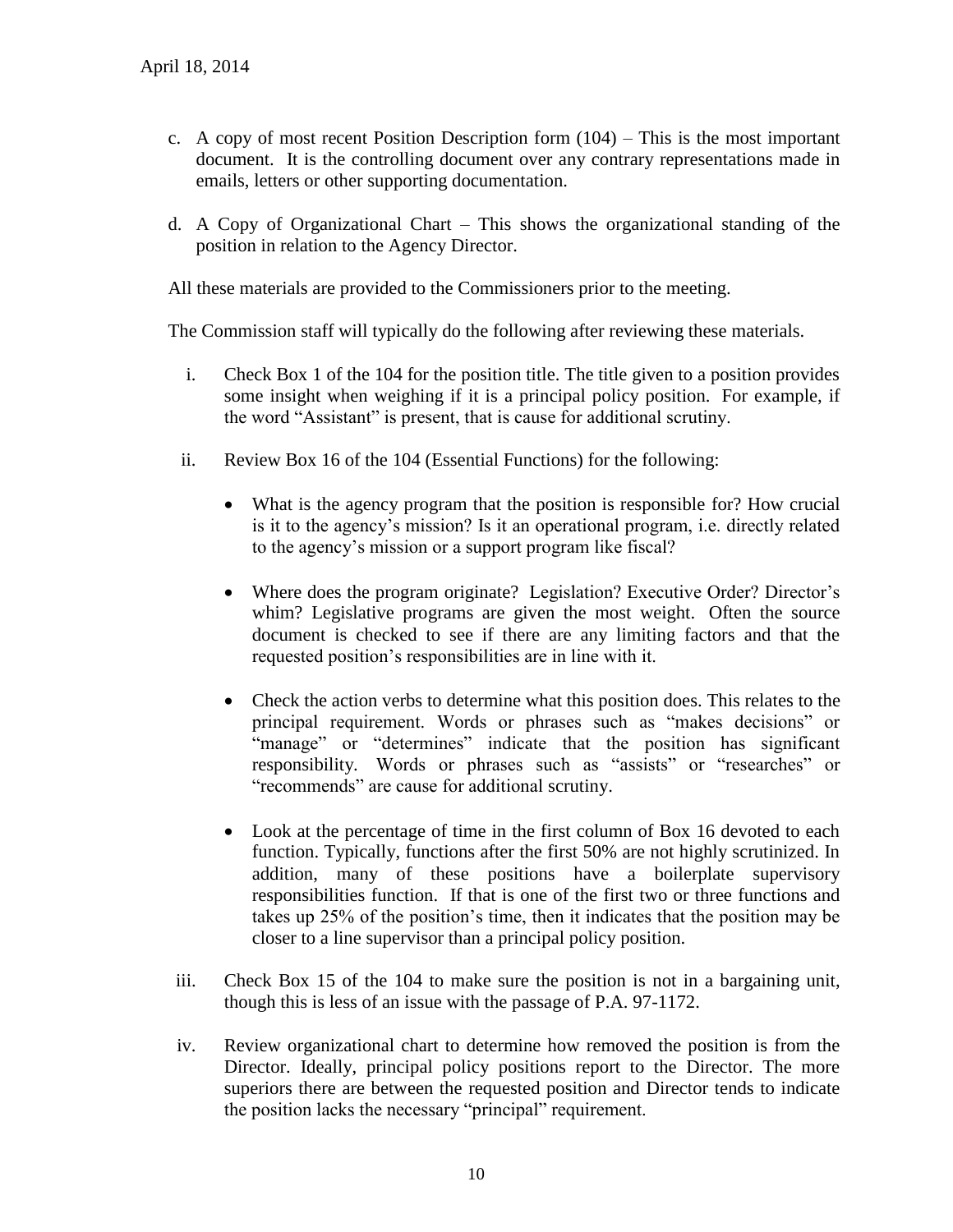- v. Commission Staff maintain a file on every exempt position. The Staff also maintain a Functional Title Chart to assist in the maintenance of exempt positions. This document contains a variety of information for each exempt position such as functional title and date of exemption. This document will be reviewed for the following:
	- If there is any overlap with other exempt positions, whether in this agency or another.
	- If an exemption was already granted to a position that performs the same or a similar function.

Both of these would indicate a position does NOT qualify for an exemption as it would lack the "principal" requirement. The latest position description of any potentially overlapping or similar position is reviewed prior to expressing any such concern.

vi. The Commission's past actions are considered in deliberating similar exemption requests.

When the Staff analysis is complete, an email is sent to the agency representative with a copy to CMS staff which notifies them that the position is on the agenda and sets forth the Staff concerns. Oftentimes these revolve around:

- Obtaining more information about the position's program;
- Asking the agency to explain overlap with specific positions;
- Seeking elaboration on specific duties of the position; and/or
- Providing missing information.

These emails also routinely seek information about:

- The position's collective bargaining unit status;
- If it will be full-time;
- If there has been a provisional appointment; and
- How many exempt vacancies the agency has.

The email concludes by providing a deadline for a response to the Staff concerns and notes how the Commission appreciates when agency representatives attend the Commission meeting to respond to any Commissioner questions. An exchange of information related to the Staff concerns typically follows, and ultimately the Staff will inform the agency that it will be recommending approval or denial of the request. This exchange of information is typically by email and is preserved and maintained in the Commission's files.

The analysis is concluded by Staff making a detailed presentation at the Commission meeting so there is a public record of the reason the request was approved or denied. This is consistent with the recommendation in the 2010 management audit that exemption precedents be documented.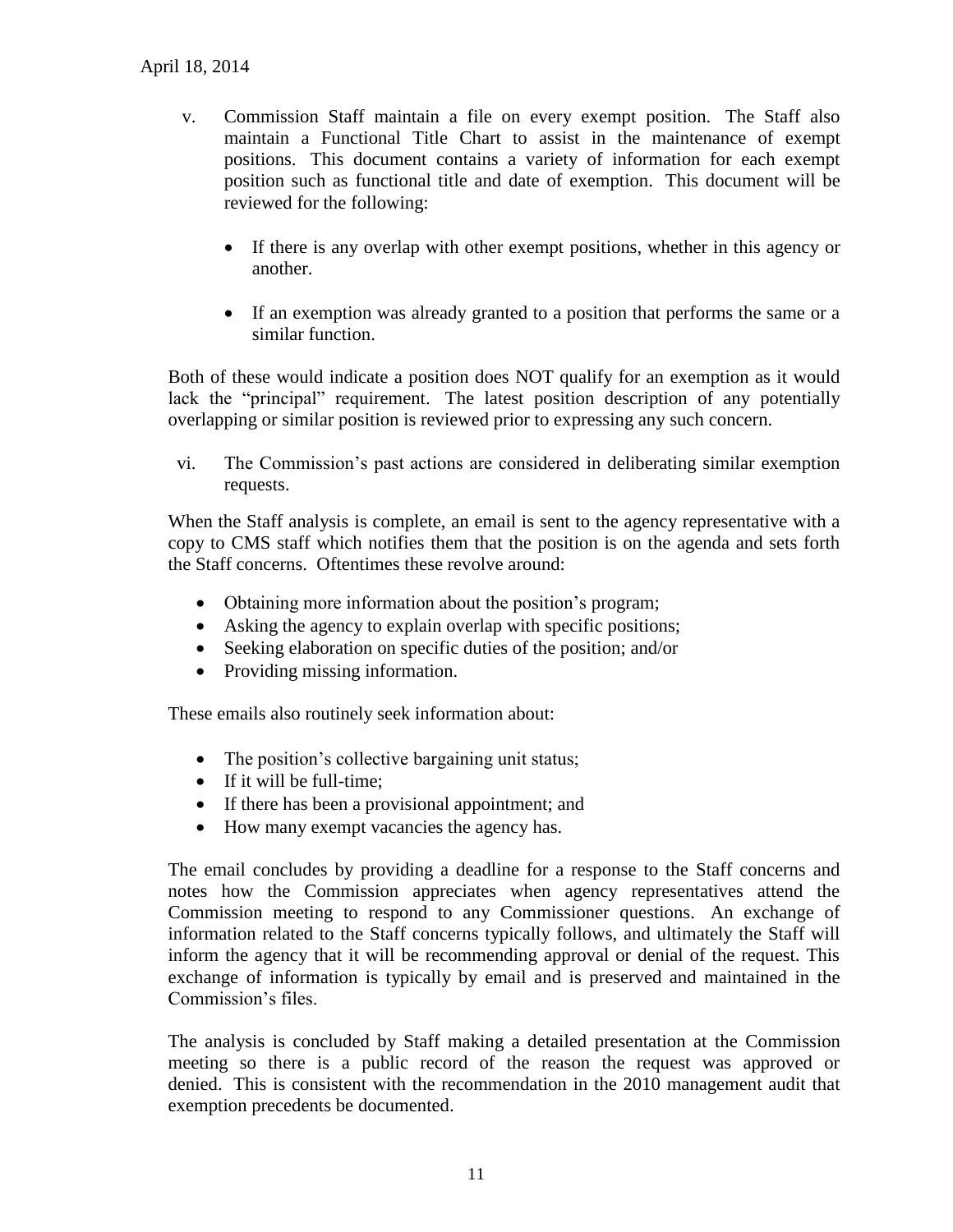Commissioner Krey inquired about what occurs if the CMS recommendation is to deny an exemption request. Executive Director Stralka responded that this became an issue many years ago when an agency sought to include an exemption request on the Commission's agenda even though it was not approved by the Director of CMS. It was determined that the statutory requirement was fulfilled by the recommendation and that it did not have to be in favor of approving the request. Elizabeth Whitehorn expressed concerns that this could occur. Executive Director Stralka explained that when this situation occurred, Staff obtained an informal opinion from the Attorney General's office to this effect.

Elizabeth Whitehorn then inquired about the expressed need for a position to ideally report to an agency Director before qualifying for an exemption. To do so would leave the Director little time to do anything but deal with exempt subordinates. Executive Director Stralka agreed, noting how the old Commission Rules were drafted in the 1950s when state government was much smaller. He noted how the new Commission Rules addressed this issue which better reflect Commission practice over the life of the Personnel Code to take into effect a variety of factors when making exemption decisions. He concluded by noting how frequently the Staff recommends approval of requests for positions that do not report directly to an agency director and cited past agency consolidations and reorganizations which make such a hard and fast rule impractical.

# VII. CLASS SPECIFICATIONS

• None submitted

**IT WAS MOVED BY COMMISSIONER KREY, SECONDED BY COMMISSIONER ANDERSON, AND THE MOTION ADOPTED 4-0 TO DISAPPROVE ANY CLASS SPECIFICATIONS RECEIVED BY THE COMMISSION NOT CONTAINED IN THIS REPORT TO ALLOW ADEQUATE STUDY.** 

# VIII. MOTION TO CLOSE A PORTION OF THE MEETING

**IT WAS MOVED BY COMMISSIONER URLACHER, SECONDED BY COMMISSIONER KREY, AND BY ROLL CALL VOTE THE MOTION ADOPTED 4-0 TO CLOSE A PORTION OF THE MEETING PURSUANT TO SUBSECTIONS 2(c)(1), 2(c)(4), AND 2(c)(11) OF THE OPEN MEETINGS ACT.**

| <b>FITZGERALD YES</b> |            | <b>ANDERSON</b> | YES. |
|-----------------------|------------|-----------------|------|
| <b>CUMMINGS</b>       |            | <b>KREY</b>     | YES  |
| URLACHER              | <b>YES</b> |                 |      |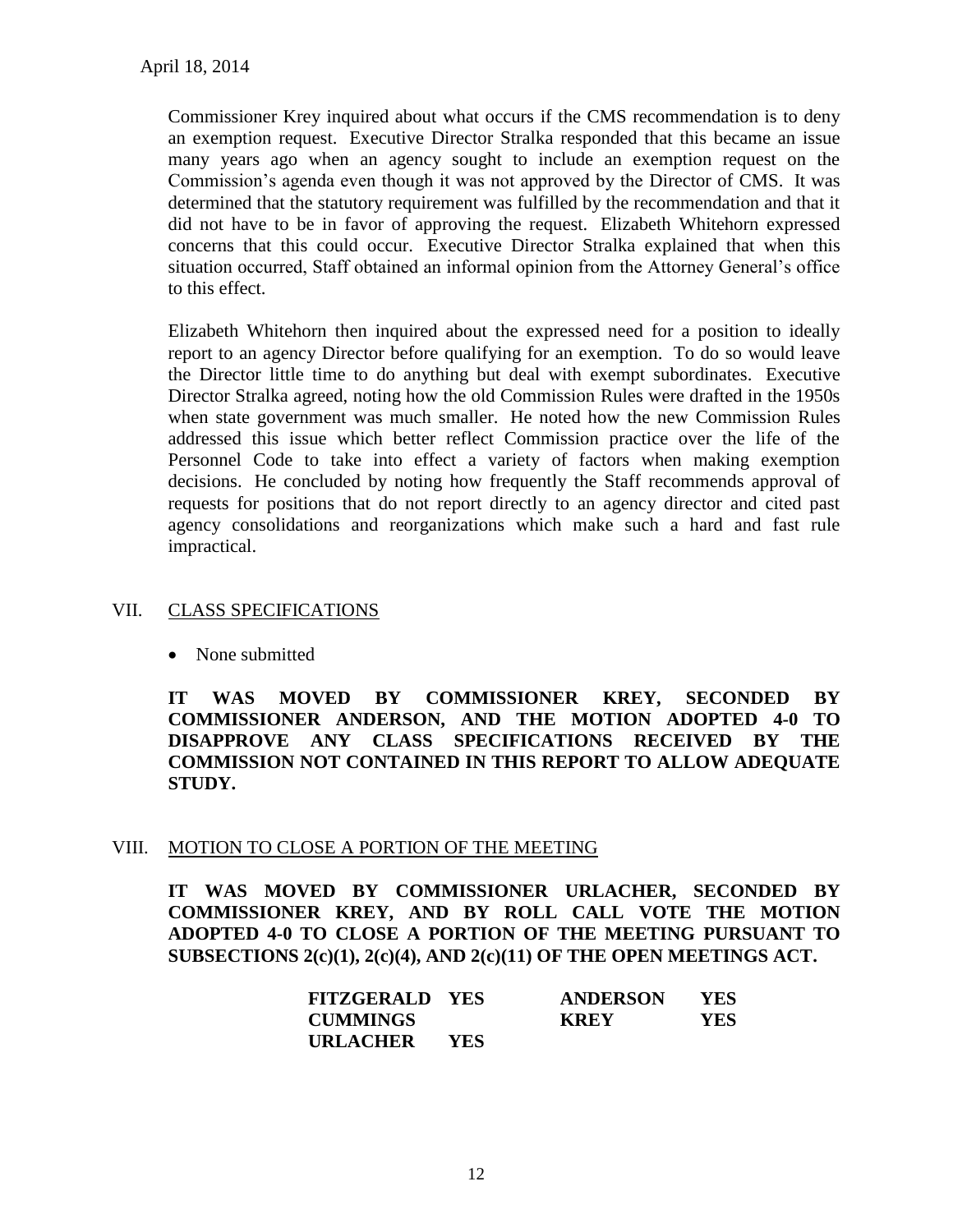#### IX. RECONVENE THE OPEN MEETING

Upon due and proper notice the regular open meeting of the Illinois Civil Service Commission was reconvened at 160 North LaSalle Street, Suite S-901, Chicago, Illinois at 11:54 a.m.

#### PRESENT

Chairman Garrett P. FitzGerald; James B. Anderson, Susan Moylan Krey, and Casey Urlacher, Commissioners; Daniel Stralka, Executive Director; and Andrew Barris, Assistant Executive Director (by telephone).

#### X. NON-MERIT APPOINTMENT REPORT

The Personnel Code permits non-merit appointments for a limited period of time, i.e., emergency appointments shall not exceed 60 days and shall not be renewed, and positions shall not be filled on a temporary or provisional basis for more than six months out of any twelve-month period. Consecutive non-merit appointments are not violative of the Code; however, they do present a possible evasion of merit principles and should be monitored. Set forth below is the number of consecutive non-merit appointments made by each department. These statistics are from the Department of Central Management Services' Consecutive Non-Merit Appointment Reports

| <b>Agency</b>                         | 02/28/14 | 3/31/14 | 3/31/13 |
|---------------------------------------|----------|---------|---------|
| Aging                                 |          |         |         |
| Arts Council                          |          |         |         |
| <b>Children and Family Services</b>   |          |         |         |
| Corrections                           |          | 0       |         |
| <b>Employment Security</b>            |          | 0       |         |
| <b>Healthcare and Family Services</b> |          | 3       | っ       |
| <b>Human Services</b>                 |          | 3       |         |
| Insurance                             |          | 0       |         |
| <b>Natural Resources</b>              |          | 0       | 2       |
| Public Health                         |          | 0       |         |
| Revenue                               |          |         |         |
| <b>State Retirement Systems</b>       |          |         |         |
| Transportation                        |          | 6       | 10      |
| Veterans' Affairs                     |          |         | 3       |
| <b>Totals</b>                         |          | 21      | 29      |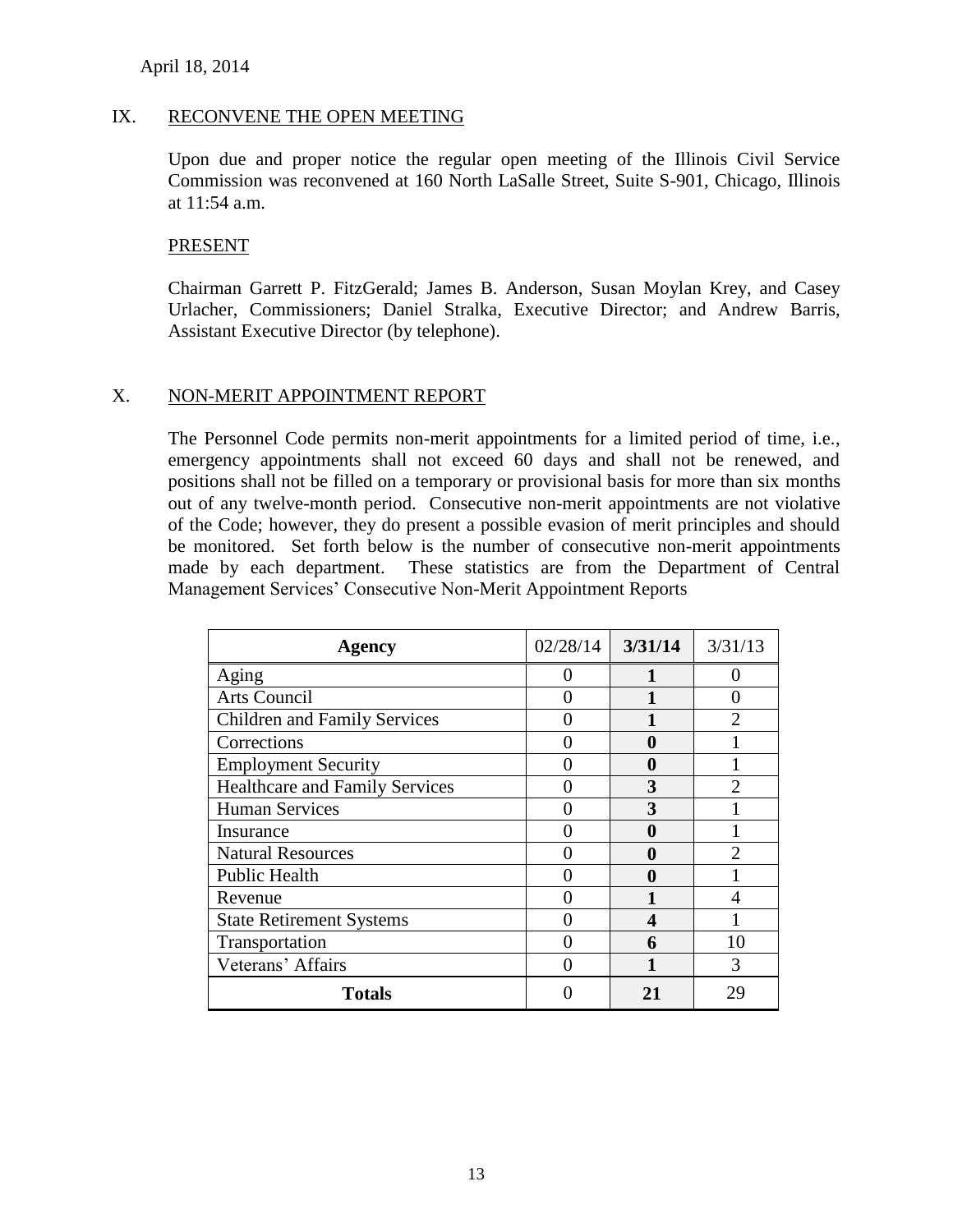#### XI. INTERLOCUTORY APPEAL

#### **DA-18-14**

| Employee                | Paul-Michael Wiggins  | <b>Appeal Date</b>   | 01/13/14                           |
|-------------------------|-----------------------|----------------------|------------------------------------|
| Agency                  | <b>Human Services</b> | <b>Decision Date</b> | 04/04/14                           |
| Appeal Type   Discharge |                       | Proposal for         | <b>Grant Motion to Dismiss for</b> |
| ALJ                     | <b>Andrew Barris</b>  | Decision             | no jurisdiction (not certified).   |

**IT WAS MOVED BY COMMISSIONER ANDERSON, SECONDED BY COMMISSIONER KREY, AND BY ROLL CALL VOTE OF 4-0 THE MOTION ADOPTED TO AFFIRM AND ADOPT THE ADMINISTRATIVE LAW JUDGE'S PROPOSAL TO GRANT THE MOTION TO DISMISS BECAUSE PAUL-MICHAEL WIGGINS WAS NOT A CERTIFIED EMPLOYEE UNDER JURISDICTION B WHEN HE WAS DISCHARGED. THEREFORE, THE COMMISSION HAS NO JURISDICTION OVER THIS MATTER.**

| <b>FITZGERALD YES</b> |            | <b>ANDERSON</b> | YES  |
|-----------------------|------------|-----------------|------|
| <b>CUMMINGS</b>       |            | <b>KREY</b>     | YES. |
| URLACHER              | <b>YES</b> |                 |      |

#### XII. PUBLICLY ANNOUNCED DECISION RESULTING FROM APPEAL

#### **DA-22-14**

| Employee    | Dale P. Schaaff       | <b>Appeal Date</b>   | 01/28/14               |
|-------------|-----------------------|----------------------|------------------------|
| Agency      | <b>Human Services</b> | <b>Decision Date</b> | 04/02/14               |
| Appeal Type | Discharge             | Proposal for         | 60-day suspension plus |
| <b>ALJ</b>  | <b>Andrew Barris</b>  | Decision             | duration of suspension |
|             |                       |                      | pending discharge.     |

**IT WAS MOVED BY COMMISSIONER KREY, SECONDED BY COMMISSIONER URLACHER, AND BY ROLL CALL VOTE OF 4-0 THE MOTION ADOPTED TO AFFIRM AND ADOPT THE PROPOSAL FOR DECISION OF THE ADMINISTRATIVE LAW JUDGE THAT THE CHARGES HAVE BEEN PROVEN AND WARRANT A 60-DAY SUSPENSION PLUS THE DURATION OF HIS SUSPENSION PENDING DISCHARGE FOR THE REASONS SET FORTH IN THE PROPOSAL FOR DECISION DATED APRIL 2, 2014.**

| <b>FITZGERALD YES</b> |            | <b>ANDERSON</b> | YES |
|-----------------------|------------|-----------------|-----|
| <b>CUMMINGS</b>       |            | <b>KREY</b>     | YES |
| URLACHER              | <b>YES</b> |                 |     |